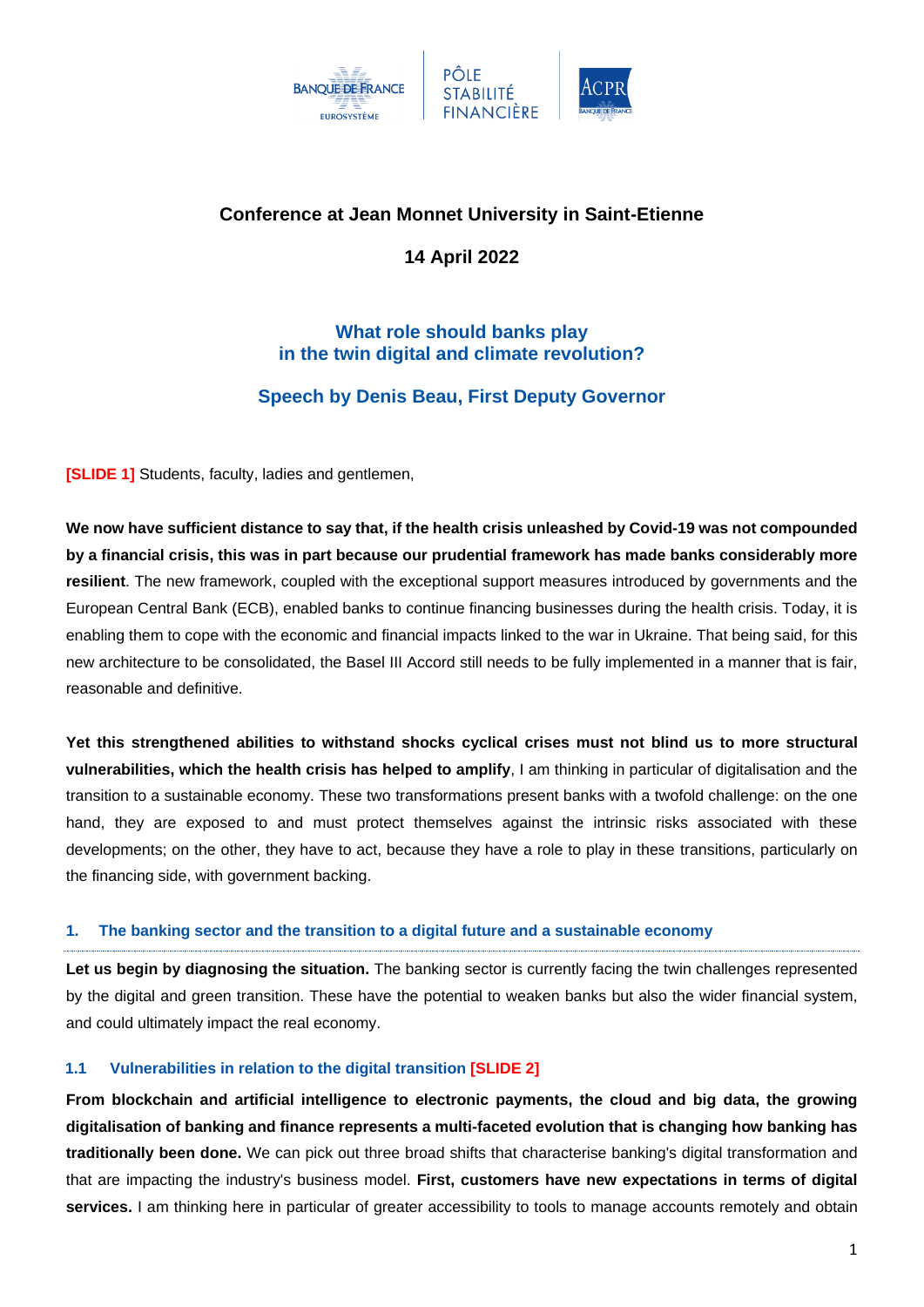remote banking services, faster – even instant – payments, and more flexible customer relations. As the chart shows, more and more Europeans are using the internet for online banking, in a clear sign of how the sector is going digital **[SLIDE 2].** Customers also have new product needs. They want customised products that match their own profiles and habits. Some are showing interest in crypto-assets as investment products. **Second, banks are facing stiffer competition from agile and opportunistic fintechs and bigtechs.** These firms follow a model based on breaking up traditional universal banking activities into a series of distinct core functions, such as payment routing, finance provision, risk sharing and capital allocation, which are reassembled on an online platform that acts as a user interface. Bigtechs, in particular, enjoy numerous comparative advantages, including deep financial resources, a strong brand image, a global customer base and, critically, preferred access to data that can support the sale of customised products. This makes them extremely serious competitors for banks. **Third, the intermediation role between borrowers and lenders played by banks is threatened by the rise of decentralised finance, or DeFi.** At this stage, the banking sector's future path could follow different scenarios, not all of which are equally likely, namely (i) continuation of the traditional bank intermediation model, (ii) a non-bank financial intermediation model, (iii) a reintermediation model in which bigtechs and fintechs act as intermediaries for banks, and (iv) a decentralised model.

**Besides changing the business model, digitalisation is increasing banks' exposure to operational risks that were already present,** including cyber risk, naturally, but also third-party risk linked to the outsourcing of services as well as risk in relation to money laundering and terrorist financing. Digitalisation is an ambivalent process in that it also offers banks tools to control these risks. For example, artificial intelligence is a valuable tool in the prevention of money laundering and terrorist financing, as it can be used to analyse large volumes of data quickly in order to spot unusual transactions more swiftly.

#### **1.2 Vulnerabilities in relation to the transition to a sustainable economy [SLIDE 3]**

**The other structural challenge, namely the green transition, exposes banks to a number of vulnerabilities**.

**The exposure of banks to climate-related risks is now well established, in part thanks to work by the Network of Central Banks and Supervisors for Greening the Financial System, or NGFS**. In particular, banks may be exposed to physical risks and transition risks. Physical risks stem from the rise of extreme weather events such as droughts, flooding and storms. These events can weaken the businesses and households to which banks are exposed, potentially generating losses. Transition risks are related to the measures that are taken by public authorities or the private sector to support the move to a low-carbon production model, which oblige economic participants to restructure their activities and cause some assets to become impaired. Coal mines, for instance, are destined to become stranded assets. Since transition risks materialise over a longer time horizon and are less visible, they are challenging to identify and model. In addition to climate risk, the financial system is also affected by the risks linked to ecosystem disruption, such as biodiversity loss.

**The quantitative measurement of these risks over time represents a major challenge.** Whereas standards of supervision have traditionally been based on statistical analyses of historical, backward-looking data, there are few, if any, past climate risk events that resemble what scientists are predicting for the 21st century. This is why, to borrow an image from Banque de France Governor François Villeroy de Galhau, the snapshot of risks that I just provided is being supplemented by a video, as it were, of the long-term risks, created through forward-looking climate stress tests. In 2020, France's Prudential Supervision and Resolution Authority, the ACPR, conducted a pilot climate exercise to measure losses by 2050 connected with the climate transition to net zero by that date. The assessment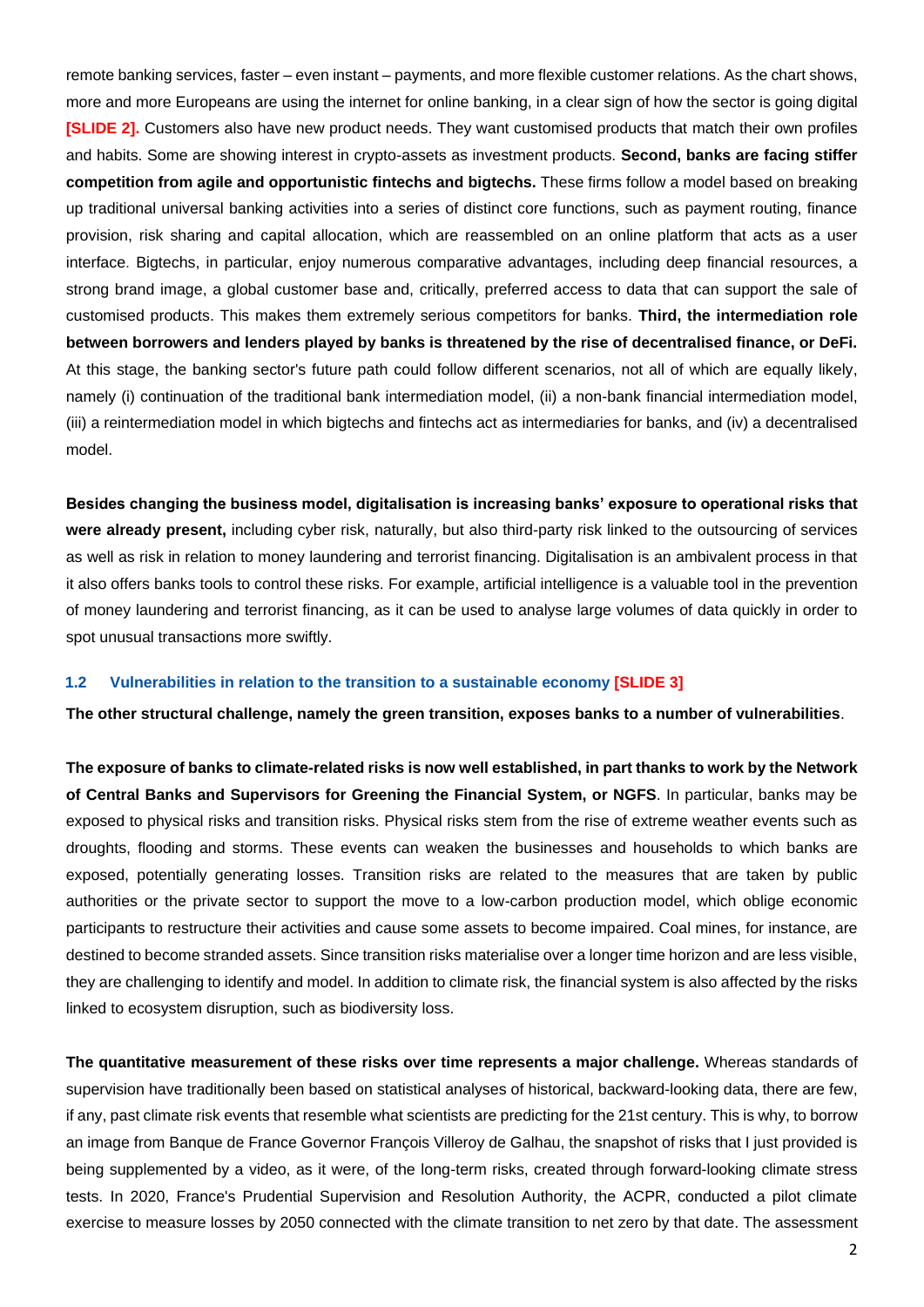found that French banks are "moderately" exposed to climate risk. However, our analysis points to a greater probability of default for business loans in the event of a disorderly transition, albeit with variations across sectors, calling for us to work together to organise the financial system's climate transition **[SLIDE 3].** The ECB, meanwhile, is assessing banks' resilience to climate-related risk at the level of the euro area for the first time through a climate stress test that kicked off in late January. The findings are to be published in July. The ECB also recently conducted supplementary work. After assessing reporting requirements, it found that, overall, European banks have significant room for improvement if they are to meet in full its expectations on climate and environmental risk disclosures. French banks have a head start in this regard, owing to the statutory disclosure requirements applicable to institutional investors since 2015 and the ongoing dialogue in recent years with the ACPR, notably aimed at measuring action on climate commitments.

#### **1.3 These vulnerabilities are a source of risk for financial stability [SLIDE 4]**

**The vulnerabilities that I have just outlined could affect financial stability**. **If the public and private responses to these structural developments fall short, banks could be weakened, which in turn could adversely impact the real economy.**

**In terms of the digital transition**, competition from new intermediaries, such as fintechs, bigtechs and DeFi players, along with the rise of private digital assets like stablecoins and crypto-assets could (i) lead to fragmentation of financial and payment services, making them less safe and efficient, and (ii) cause banks to be crowded out of the value chain by the "platformisation" of financial services. DeFi especially is seeing pronounced growth, although the amounts in play remain small in absolute terms, as the chart illustrates **[SLIDE 4].** Moreover, these new participants and products are not currently subject to regulations and supervision comparable to those applicable to banks. This situation could eventually impact financial stability, notably if it is accompanied by decreased regulation of critical financial and payment services providers and a reduction in the security associated with regulation.

**As regards the challenge of moving to a more sustainable economy**, the financial sector and the wider economy could be hurt by an inadequate or delayed response to the accelerated transition to a carbon-neutral economy. Allow me to illustrate my point with an example: the Banque de France conducted simulations based on macrofinancial scenarios prepared by the NGFS, which found that a delayed and disorderly transition would be far more damaging, costing up to 5.5% of French GDP by 2050.

**Given their lynchpin role in financing the economy, banks must continue to be resilient amid the twin transition.** This is especially necessary in Europe where, unlike in the UK and US economies for example, bank loans are the main source of financing, accounting for approximately 70% of financing for euro area businesses, compared with around 40% in the United States. In saying this, I do not want to give the impression that banks are alone in providing financing to the economy. On the contrary, they need to harness the complementarities offered by market financing. The digital and green transition that lie ahead will require huge investment but also, and most importantly, innovation. On this front, the European Union (EU) lags Asia and the United States. Take the example of research and development (R&D) spending: in 2018, total public and private R&D expenditures in the EU were equivalent to 2.2% of GDP, compared with 4.5% for South Korea and 2.8% in the United States. However, the European Union holds a trump card as it boasts the world's largest pool of savings, with the annual surplus of domestic savings over investment regularly exceeding EUR 300 billion. For this reason, we see a critical need to foster equity financing, as it is ideally suited to innovative projects, which entail higher risk-taking. This is also why, on a broader note, we support implementation of the Capital Markets Union **[SLIDE 5]**, which, through a series of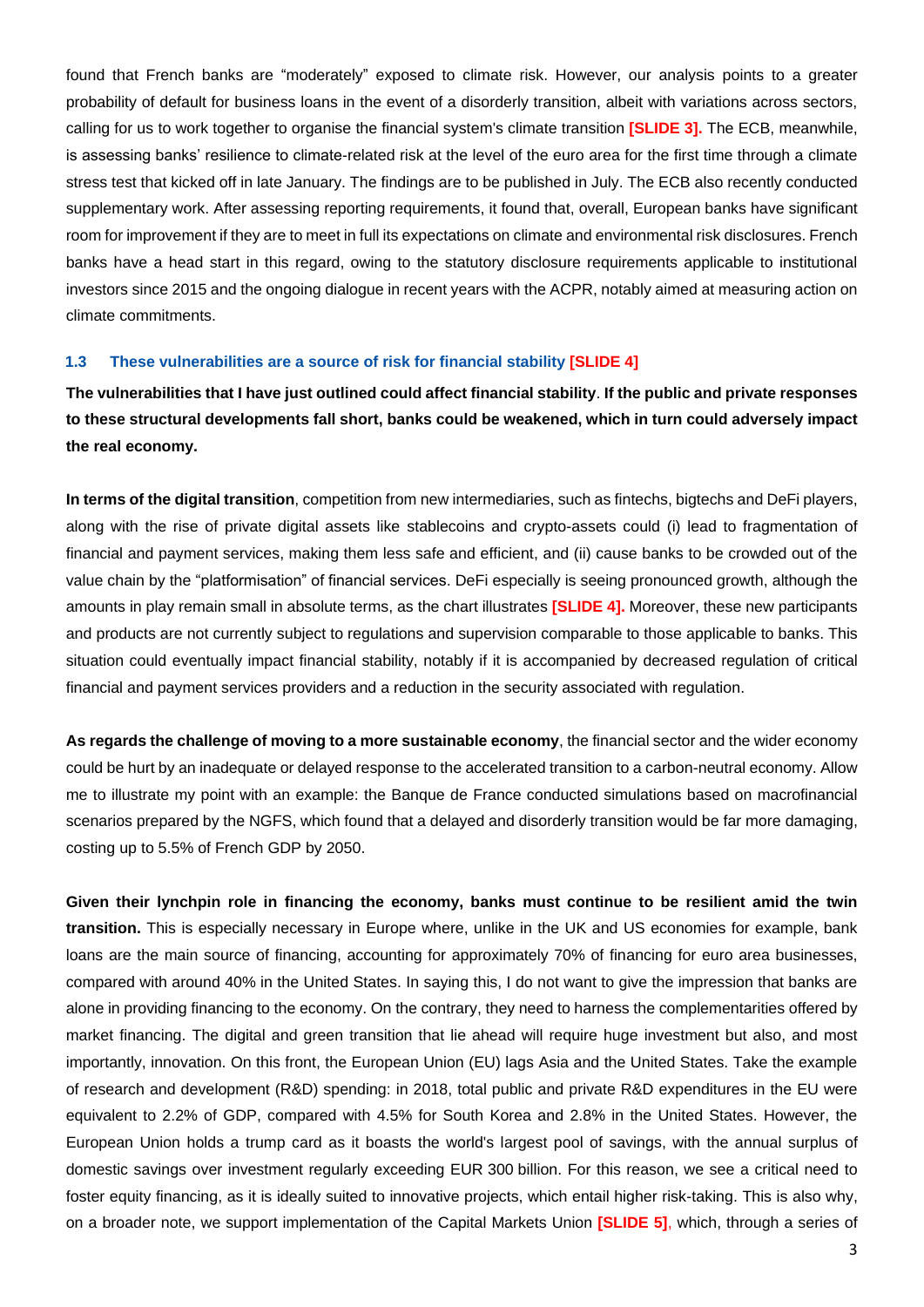technical reforms, will enable Europe's plentiful savings reserves to be allocated efficiently to companies through market financing. Efforts to strengthen the Capital Markets Union must be conducted in concert with steps to deepen the Banking Union, which remains an absolute priority. These two initiatives are crucial to the continued financial integration of the EU and will ultimately pave the way for investment and innovation to be funded more effectively.

**That is the diagnosis that I wanted to share: the twin transition to a digital future and a sustainable economy has the potential to weaken not only banks, but also financial stability and the real economy**. Yet this is merely a diagnosis, not a prognosis. This same risk could also be a source of beneficial changes.

\*

### **2. The banking sector: a participant in the digital and green transition**

**And so I come to what could and should be done to turn these challenges into opportunities.** I will talk about three courses of action. First, the regulatory response that will enable the operating framework for finance and payments to adapt to the new challenges. Second, the adjustments that banks must make. Third, initiatives by the Banque de France to lead by example and support participants as they engage in the necessary transformations.

# **2.1 The regulatory responses to these challenges seek to ensure that risks are better controlled and to create a change-friendly framework [SLIDE 6]**

**For starters, let's talk about the regulatory responses being initiated by lawmakers alongside regulatory and supervisory authorities.** 

**In terms of the digital transition, the regulations are intended to nurture innovation while ensuring that it is subject to the "same activities, same risks, same rules" principle***.* In the case of DeFi, this principle is applied via a *square of guarantees* designed to ensure *equal security, compliance, responsibility and accessibility* relative to the situation for traditional financial services**. [SLIDE 6]**

Accordingly, the Banque de France supports the adoption of several key pieces of legislation that are currently being discussed by the European Parliament and the Council. First, the draft Digital Operational Resilience Act (DORA) is set to improve the financial sector's digital operational resilience by harmonising the applicable requirements and by making certain critical IT services providers, including cloud services providers, subject to direct regulation. Second, in 2020, the European Commission presented a proposal for a Markets in Crypto-Assets (MiCA) regulation that we hope to see adopted during France's presidency of the EU Council. These two pieces of legislation will usefully supplement the Second Payment Services Directive adopted in 2015, which paved the way for the creation of payment institutions, i.e. regulated entities that do not have to be registered as credit institutions.

**As you are well aware, however, the challenges linked to better regulation of digital finance are not confined to Europe. Globally, several major initiatives are under way.** Because of time constraints, I will mention only two. First, the Financial Action Task Force, an intergovernmental body that works to prevent money laundering and terrorist financing, recently extended the scope of transfer transparency requirements, also known as the "travel rule", to include virtual assets. Second, the Basel Committee on Banking Supervision is currently doing work on the question of setting prudential requirements for banks' crypto-asset holdings.

**In a fast-changing world, there are a number of issues that regulatory authorities have yet to get to grips with**. For example, we need to develop an adequate approach to regulate bigtech activity in finance.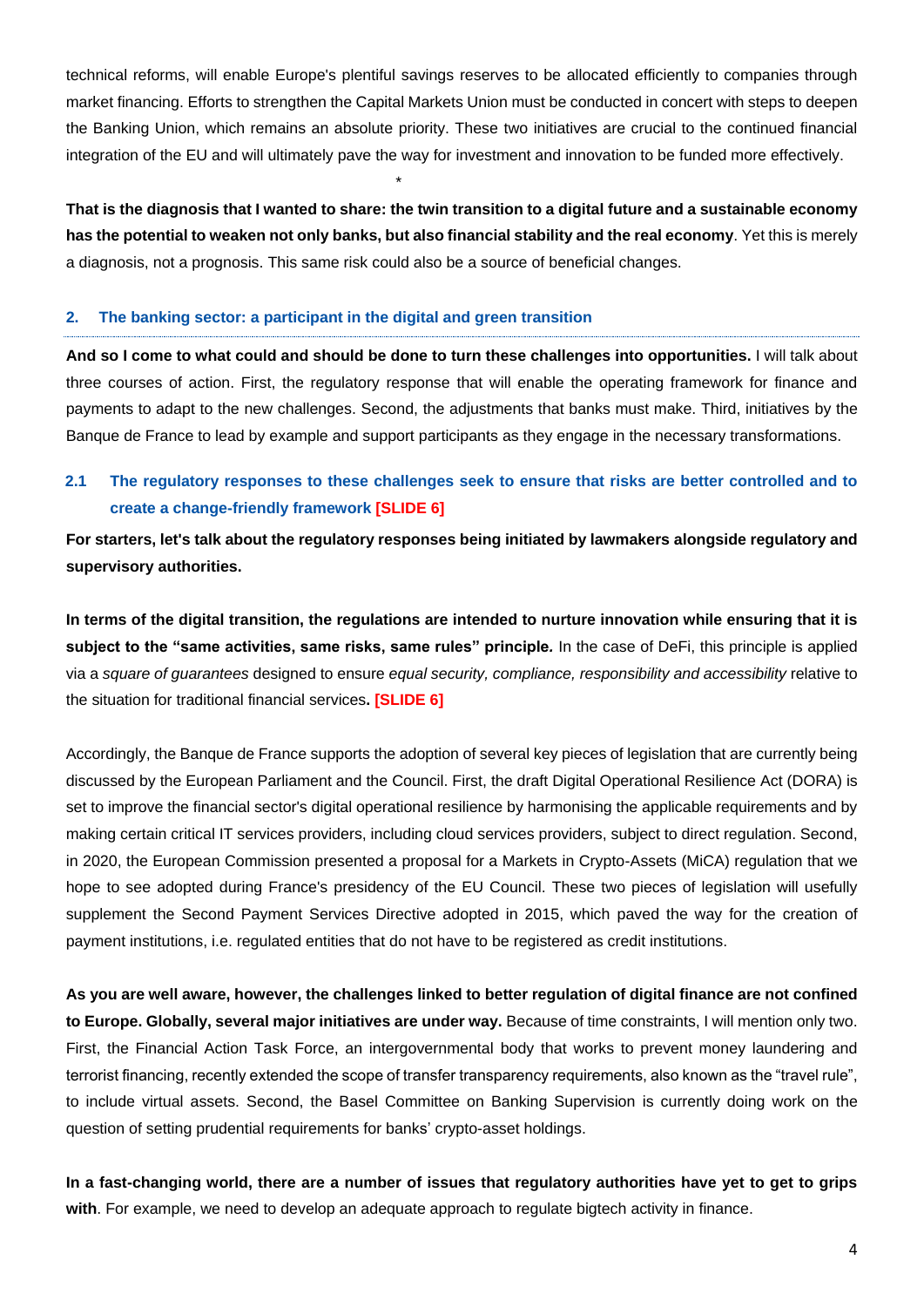**I would now like to talk about regulatory responses in the area of sustainable finance. The EU leads the field in this regard [SLIDE 6].** A major step forward was taken with the adoption on 18 June 2020 of the European Taxonomy Regulation, which seeks to promote sustainable investment through a common classification of economic activities (not of financing or businesses). Furthermore, several European reforms currently under discussion have the same end goal of increasing transparency and data disclosure in order to improve market discipline and ensure that capital is allocated more efficiently. Thus, the Corporate Sustainability Reporting Directive (CSRD) will require large companies to publicly report on the alignment of their activities with the taxonomy from 2024 onwards. Likewise, we hope that a European regulation establishing a label for green bonds (EuGB) will be adopted by next summer. This voluntary label is expected to have stringent requirements, which will help to build confidence: proceeds from the bonds will go towards funding activities designed to achieve six environmental goals; ex ante and ex post transparency requirements will make it possible to assess the environmental impact of the funds raised; and most importantly of all, an external reviewer must check that bond issues are compliant with environmental requirements. This reviewer must be a legal person that is registered with the European Securities and Markets Authority and, as such, subject to supervision modelled on that of credit rating agencies.

**In addition, the proposed CRD6 Directive provides supervisors with new means to integrate environmental, social and governance (ESG) risks in supervision,** through the harmonised development of stress testing methodologies. The European Banking Authority (EBA) has also been tasked with exploring the question of including ESG risks in regulatory requirements, although persistent conceptual difficulties make calibrating these tools a tricky business.

### **2.2 Banks are adapting to the digital and green transition [SLIDE 7]**

Beyond the regulatory response, banks themselves will be in charge of another course of action: far from being merely a source of risk, **the digital and green transition offers growth opportunities for the banking sector,**  which has already found ways to adapt.

**Efforts to adapt to the digital challenge are already under way, as illustrated by three examples**. First, [the](https://acpr.banque-france.fr/sites/default/files/medias/documents/20220114_as131_transfo_numerique_banques.pdf)  [ACPR study on the digital transformation of the banking sector](https://acpr.banque-france.fr/sites/default/files/medias/documents/20220114_as131_transfo_numerique_banques.pdf) published in January, shows the wide array of initiatives taken. Strategies aimed at acquiring fintechs or developing partnerships with them point to the emergence of a new rationale of "coopetition". This kind of cooperation by competitors is proof that banks and fintechs can grow together and that the digital transition can be a boon for all participants. Next, banks are increasingly harnessing new technologies. Artificial intelligence, as I mentioned earlier, is being built into new operational systems, where it is helping to improve aspects ranging from customer relations to risk management. Banks are also experimenting with blockchain technologies. And they are collaborating on an initiative that has our strong backing: the European Payment Initiative, more widely referred to as EPI, seeks to provide Europeans with an everyday payment solution that combines card and mobile components and addresses all use cases.

**Banks are also adapting to ensure the transition to a sustainable economy**. For example, they are making public commitments in different areas that can have a positive impact in terms of mitigating and adapting to climate change, such as their carbon footprint, fossil fuel exit strategies, shareholder engagement and greenhouse gas emissions reductions. The ACPR and France's securities regulator, the AMF, which have been monitoring these commitments for the last two years, stress that significant headway has been accomplished in a short time, but also